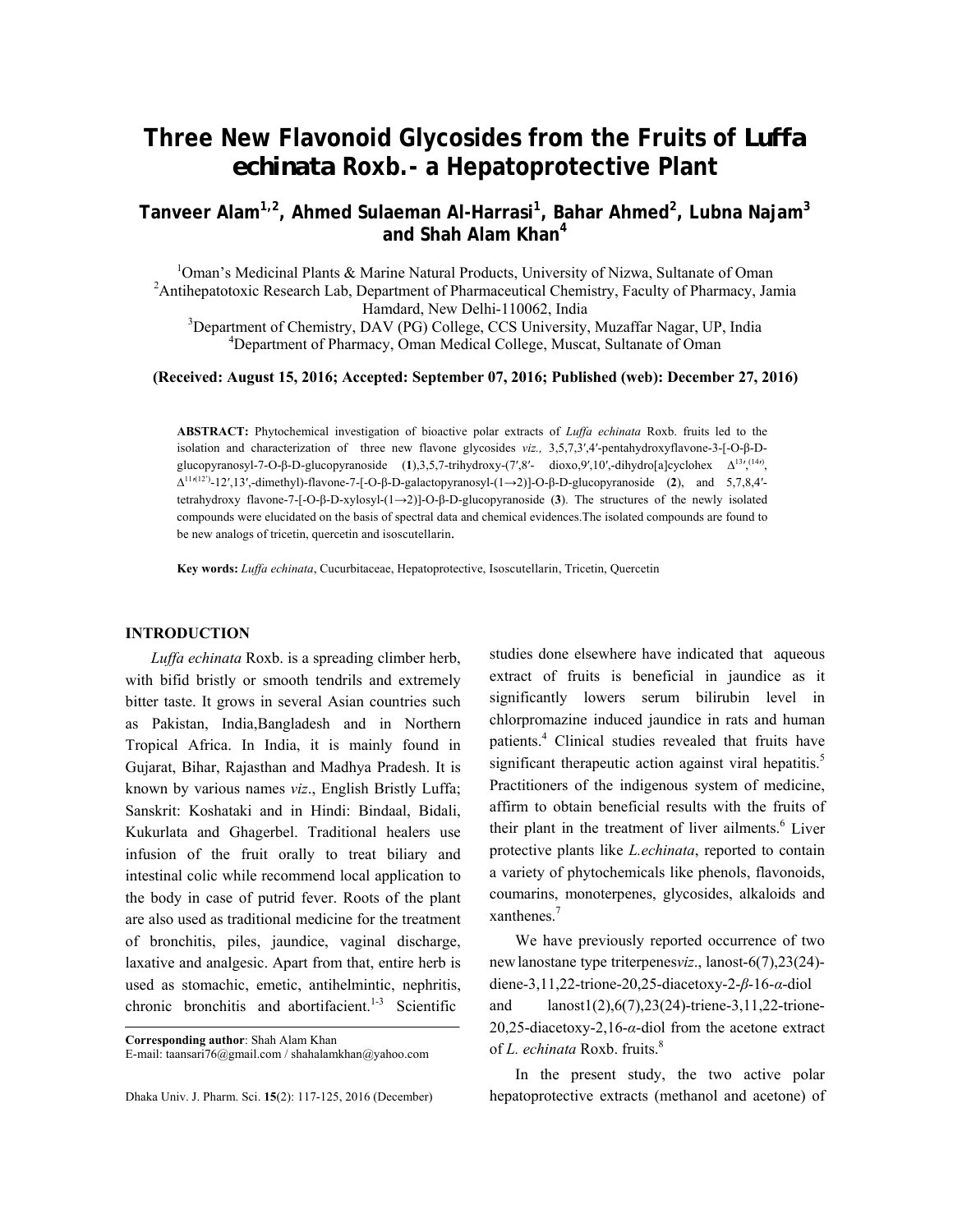*L. echinata* Roxb. fruits were further subjected to phytochemical investigation which resulted in isolation of three new flavonoid glycosides namely, 3,5,7,3′,4′-pentahydroxyflavone-3-[-O-β-D-

glucopyranosyl-7-O-β-D-glucopyranoside(**1**),3,5,7 trihy-droxy-(7′8′-dioxo, 9′,10′-dihydro[a]cyclohex  $Δ<sup>13'(14')</sup>, Δ<sup>11'(12')</sup>-12'13'-dimethyl)-flavone-7-[-O-β-D$ galacto-pyranosyl-(1→2)]-O-β-D-glucopyranoside (**2**) and 5,7,8,4′-tetrahydroxyflavone-7-[-O-β-Dxylosyl-(1→2)]-O-β-D-glucopyranoside (**3**).

### **MATERIAL AND METHODS**

 **General.** Melting points were determined by open capillary method and are uncorrected. The  ${}^{1}H$ NMR and <sup>13</sup>C NMR spectra were recorded on 300 MHz (Bruker model DRX-300) NMR spectrometer in CDCl<sub>3</sub> using TMS as internal reference. Chemical shifts are expressed in  $\delta$  (ppm) and the coupling constants (*J*) are given in Hz. The mass spectra were recorded on Jeol-JMS DX-303 spectrometer and IR spectra on Hitachi IR 270-30 spectrometer in KBr pellets. Column chromatography was carried out using silica gel (60-120 mesh) and TLC was performed on silica gel G. Visualization of the TLC plates was done under UV light at 254 and 366 nm.

**Plant material.** The fruits of *L. echinata* Roxb. were procured from HerbaIndica, Chandigarh, India and were identified by the taxonomist of Dept. of Botany, Jamia Hamdard, New Delhi, where a voucher specimen has been kept for future reference.

**Extraction and isolation.** The air dried plant material (6.0 kg) was crushed to a coarse powder and was exhaustively extracted with ethanol by cold percolation method. The crude alcoholic extract was concentrated to small volume under reduced pressure to obtain a viscous mass (1.0 kg). It was then fractionated into petroleum ether (60-80°C), acetone and methanol to give 150 g, 400 g and 100 g of extracts, respectively. The concentrated acetone extract (400 g) was chromatographed over silica gel column prepared in petroleum ether (60-80°C). The column was eluted successively with petroleum ether and mixture of petroleum ether, chloroform and methanol in increasing order of polarities. The eluentchloro form-MeOH (4:1) afforded compound **1**  (200 mg), chloroform-MeOH (3 : 2) afforded Compound **2** (500 mg) and the concentrated methanol extract (100 g) eluted with chloroform-MeOH (9:1) afforded compound **3** (250 mg).

**3,5,7,3′,4′-pentahydroxyflavone-3-[-O-β-D-glucopyranosyl-7-O-β-D-glucopyranoside(1):** Yellow solid, yield: 200 mg,  $R_f$  = 0.803 (1:1, CHCl<sub>3</sub>-MeOH), mp. 180°C; IR υ<sub>max</sub> (KBr): 3440-3500 (OH), 2950, 2850 (CH<sub>3</sub>, CH<sub>2</sub>), 1680 (C=O,  $\alpha$ ,  $\beta$ -unsaturated ketone), 1640 (C=C), 1460, 1060 (C-O alcoholic) 980, 960, 840 and 800 cm<sup>-1</sup>; UV: (Table 1a); EIMS (rel. int.) (Aglycone)  $m/z$ : 302  $[M_{\star}^{+}, C_{15}H_{10}O_{7}]$  $(90\%)$ ], 285 [M<sup>+</sup>- OH (4.0)], 274 [M<sup>+</sup>- CO(11)], 152  $[M^+ - C_7H_4O_{4,} (12)], 152 [M^+ - C_8H_8O_{3,} (12)]$  124  $[152 - CO (20)], 134 [C_8H_8O_3-2H_2O (15)], 103 [134-$ CO].

 **3,5,7-trihydroxy-(7′8′-dioxo,9′,10′-dihydro- [a]cyclohex∆13'(14'),∆11'(12')-12′13′-dimethyl)-flavone-7-[-O-β-D-galactopyranosyl-(1→2)]-O-β-D-glucopyranoside (2):**Yellow solid, yield: 500 mg, *Rf*= 0.678 (1:1, CHCl<sub>3</sub>-MeOH), mp. 140°C; IR  $v_{\text{max}}$ (KBr): 3450-3500 (OH), 2950, 2850 (CH<sub>3</sub>, CH<sub>2</sub>), 1680 (C=O, α,β-unsaturated ketone), 1620 (C=C), 1500, 1340, 1080 (-O-), 1020 (C-O alcoholic), 820 and 800 cm<sup>-1</sup>; IR  $v_{\text{max}}$  (KBr) (acetate): 2950, 2850 (CH<sub>3</sub>, CH<sub>2</sub>), 1750 (C=O), 1680 (C=O, α, βunsaturated ketone), 1620 (C=C), 1260-1240 (C-O, ester), 1020 (C-O alcoholic), 800 cm<sup>-1</sup>; UV: (Table 2a); EIMS (rel. int.) (Aglycone)  $m/z$ : 407  $[M_{\star}^+$  $C_{23}H_{19}O_7$ , (5)], 392 [M<sup>+</sup>- CH<sub>3</sub> (10)], 389 [M<sup>+</sup>- H<sub>2</sub>O  $(28)$ ], 379 [M<sup>+</sup> CO (25)], 326 [M<sup>+</sup> - C<sub>6</sub>H<sub>9</sub> (25)], 300  $[M^+ - C_8H_{11}(40)], 268 [M^+ - 139 C_6H_{11}O_2(35)], 273$  $[300 - CO (28)]$ , 255  $[M^+ - C_7H_4O_4 (30)]$ , 149  $[C_{16}H_{15}O_3 - C_8H_{10} (5)]$ , 135  $[C_7H_4O_4-H_2O (10)]$ , 129  $[149 - H<sub>2</sub>O (20)], 124 [C<sub>7</sub>H<sub>4</sub>O<sub>4</sub> - CO (20)].$ 

**5,7,8,4'-tetrahydroxyflavones-7-[-O-β-D-xylosyl-(1→2)]-O-β-D-glucopyranoside (3):** Yellow solid, 100 mg,  $R_f = 0.386$  (8:2, C<sub>6</sub>H<sub>6</sub>-EtOAc), mp. 150°C; IR υmax (KBr): 3450-3500 (OH), 2950, 2850 (CH<sub>3</sub>, CH<sub>2</sub>), 1670 (C=O,  $\alpha$ ,  $\beta$ -unsaturated ketone), 1610 (C=C), 1450, 1390, 1260, 1030 (C-O alcoholic) and 820 cm<sup>-1</sup>; UV: (Table 3a); EIMS (rel. int.) (Aglycone)  $m/z$ : 286 [M<sup>+</sup>, C<sub>15</sub>H<sub>10</sub>O<sub>6</sub>, (2.5)], 258 [M<sup>+</sup>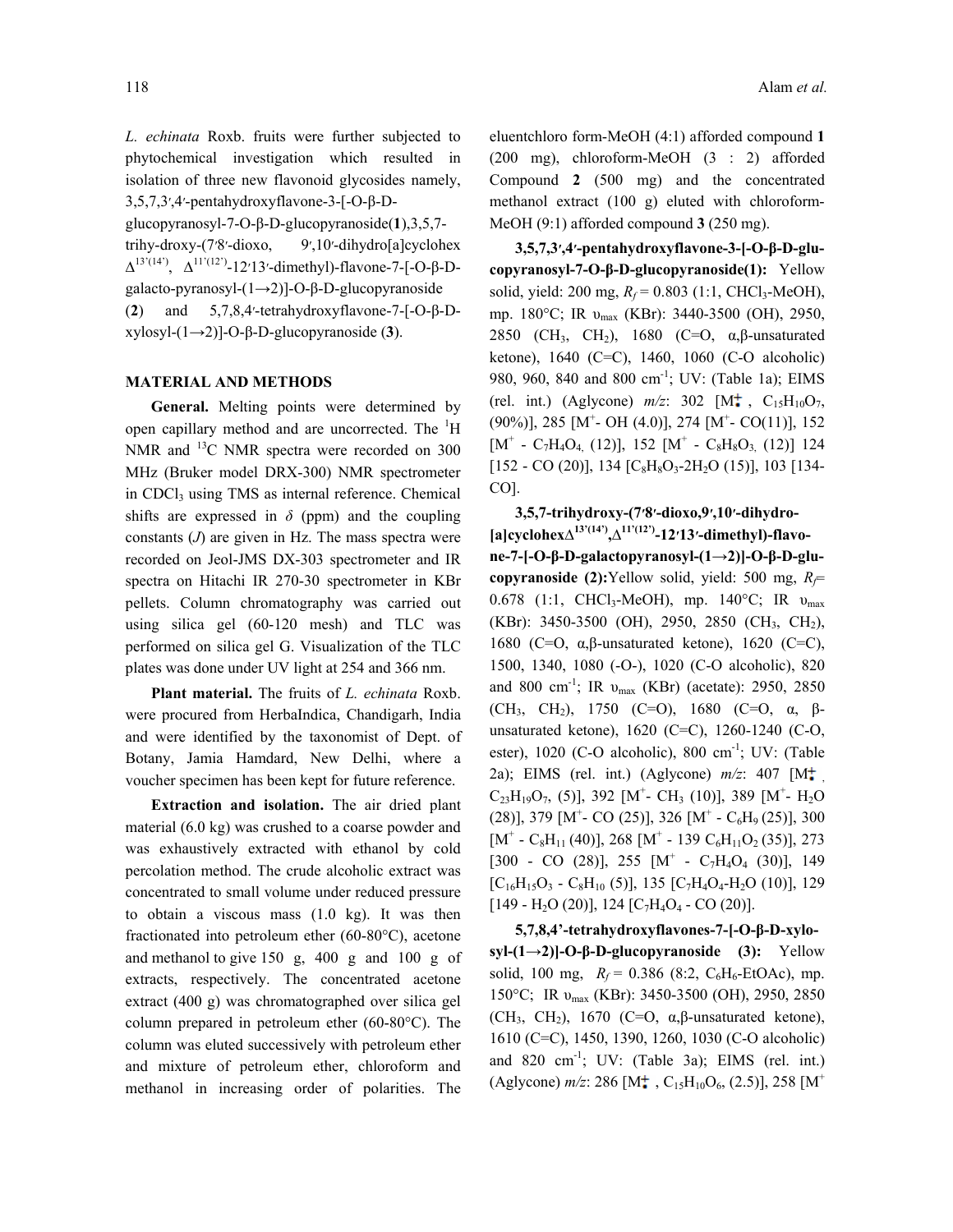$-$  CO (2.0)], 269 [M<sup>+</sup>  $-$  OH (2.3)], 168 [M<sup>+</sup>  $-$  118 (15.5), fission via 1(2) - 3(4)], 140 [168 - CO (13.6)], 147 [M+ - 139, fission via 1(2) - 4(5) (7.9)], 150 [168  $-H_2O$  (37)], 132 [150 - H<sub>2</sub>O (21.6)], 122 [150 - CO  $(4.4)$ ], 94 [M<sup>+</sup> - 192, fission via 1(2) - 3(4) (67)], 77 [94-OH (85)], 44 [77-23 (100)].

### **RESULTS AND DISCUSSION**

 All the three compounds **1**, **2** and **3** were obtained as yellowish brown powder and gave positive Shinoda test for flavones and Molisch's test for carbohydrates, indicating them to be flavonoid glycosides.<sup>9</sup> The IR spectra of all three compounds clearly showed absorption bands in the range of  $3450-3500$  cm<sup>-1</sup> due to hydroxyl group, 1670-1690 cm<sup>-1</sup> due to α,β-unsaturated ketone, 1610 cm<sup>-1</sup> due to double bond and  $1030 \text{ cm}^{-1}$  due to C-O alcoholic groups. The UV spectrum of compound **1** in MeOH/NaOMe exhibited a bathochromic shift of 64 nm in band I, indicating a free 4'-hydroxyl group, AlCl<sub>3</sub>/HCl displayed a bathochromic shift of 47 nm, indicating a free 5-hydroxyl group, MeOH/NaOAc did not show significant bathochromic shift in band II, due to the absence of 7-hydroxyl group and NaOAc/H<sub>3</sub>BO<sub>3</sub> spectrum revealed 57 nm bathochromic shift due to free 3'- and 4'- hydroxyl groups. $10$ 

 The flavone glycoside **1** on hydrolysis with dilute HCl afforded an aglycone which exhibited a 58 nmbathochromic shift of band I in UV spectrum in the presence of  $AICI<sub>3</sub>/HCl$ , indicating free 3- and 5hydroxyl groups which clearly confirmed that one sugar was linked with the aglycone at position-3. The MeOH/NaOAc spectrum of aglycone also displayed a bathochromic shift of 7 nm in band II indicating a free 7-hydroxyl group in the aglycone confirming that another sugar was linked at 7 position (Table 1a).

 The <sup>1</sup> H NMR spectrum of **1** exhibited five signals at δ 6.46 (1H, *d*, *J*= 1.8 Hz, H-6), 6.87 (1H, *d*, *J*= 1.8Hz, H-8), 7.6 (1H, *d*, *J*= 2.5Hz, H-2'), 6.99 (1H, *d*, *J*= 2.5Hz, H-5') and 7.59 (1H, *dd*, *J*= 2.5, 8.5Hz, H-6'). The peaks at  $\delta$  12.96 were observed due to ahydroxyl group at position-5, which is downfield due to hydrogen bonding with C-4

carbonyl function. The  $H$  NMR spectrum also showed signals for 14 sugar protons in the range of  $\delta$ 3.71-5.43 which suggested the presence of two sugar units in the molecule (Table 1b). It was also confirmed on hydrolysis of glycoside which afforded only 40% aglycone, indicating two sugar units in the molecule.11 The proposed structure was further supported by its  $^{13}$ C NMR spectrum that exhibited 27 carbon signals corresponding to one aglycone moiety (15 carbon atoms) and two sugar units (12 carbon atoms) (Table 1b).

 The sugars were identified as glucose by copaper chromatography with authentic sample of glucose. The glucose moiety was linked with the aglycone through a β-linkage as evident by a doublet  $(1H, J=6.0 \text{ Hz})$  of the signal at  $\delta$  5.35 of the anomeric proton of glucose. The other glucose moiety was also linked through a β-linkage with the glucose moiety as evidenced by doublet (*J*= 6.1Hz) of the signal at δ5.43 of the anomeric proton of the second glucose.

 The mass spectrum of the aglycone exhibited molecular ion peak at *m/z* 302 corresponding to a molecular formula as  $C_{15}H_{10}O_7$ . The sharp peak at 152 due to fragment "A" and 153 due to fragment "B", supported the proposed structure of the aglycone. Other peaks in the mass spectrum at *m/z*  284, 273, 136 and 124 were also structurally indicative of the flavone nucleus. Thus, on the basis of above chemical and spectral studies, the structure of aglycone was established as 3,5,7,3',4' pentahydroxyflavone (quercetin) and the structure of the glycoside was deduced as 3,5,7,3',4' pentahydroxyflavone-3-[-O-β-D-glucopyranoside-7- O-D-glucopyranoside or quercetin-3,7-O-β-Ddiglycoside.<sup>12,13</sup>

 The UV spectrum of compound **2** in MeOH/NaOMe did not exhibit a significant bathochromic shift in band I, indicating the lack of free 4'-hydroxyl group, AlCl3/HCl exhibited a bathochromic shift of 55 nm, indicating free 3,5 hydroxyl groups, MeOH/NaOAc did not reveal any significant bathochromic shift in band II, due to the absence of free 7-hydroxyl group and  $NaOAc/H_3BO_3$ spectrum did not show bathochromic shift in band I,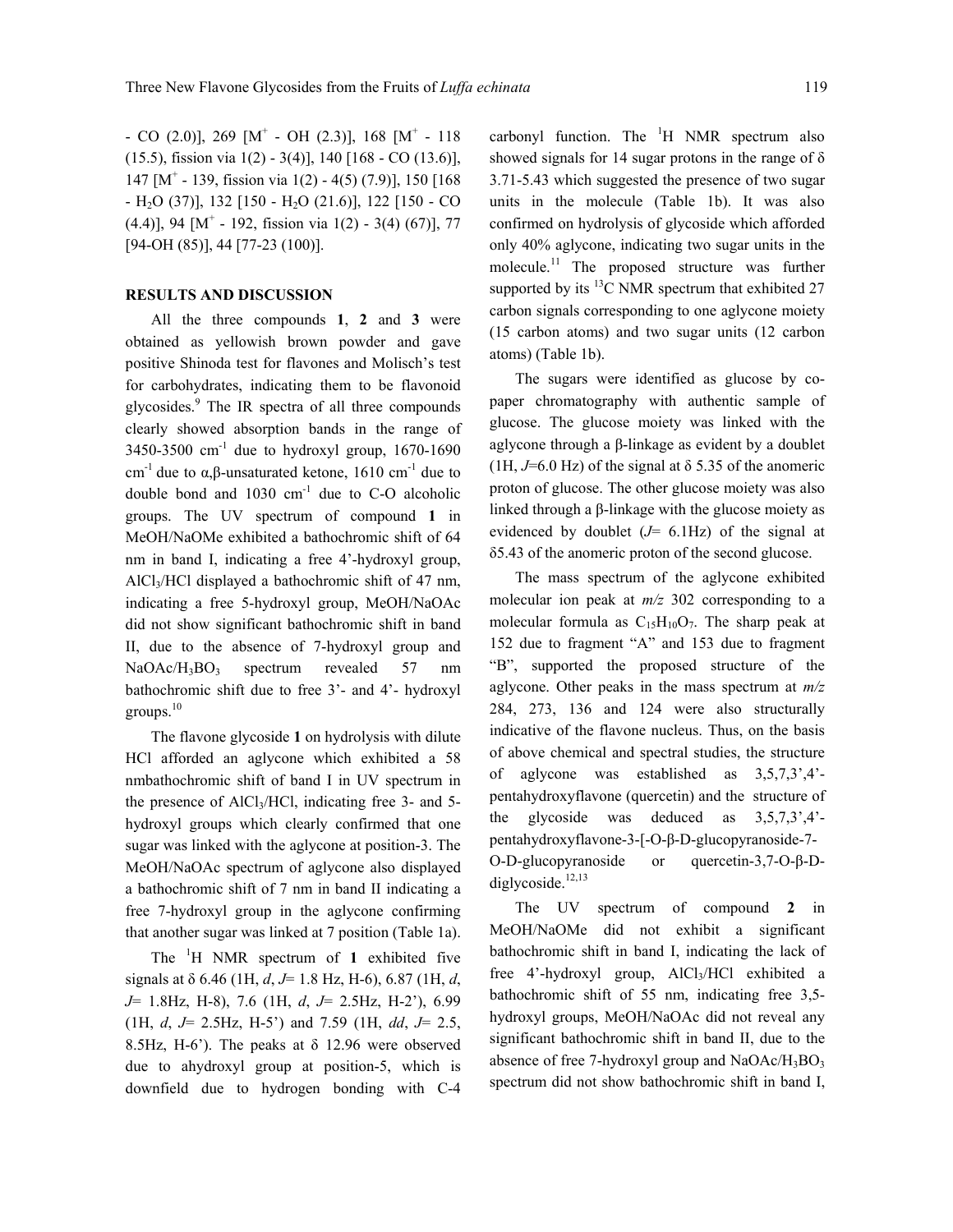indicating the absence of 3'- and 4'- hydroxyl groups.<sup>10</sup>

 The glycoside on hydrolysis with dilute HCl afforded an aglycone which exhibited bathochromic shift of 15 nm in band II in the UV spectrum, which clearly indicated that the sugar was linked with 7 hydroxyl group in the glycoside (Table 2a).

The <sup>1</sup>H NMR spectrum exhibited nine signals at δ 6.44 (1H, *d*, *J*= 1.8Hz, H-6), 6.82 (1H, *d*, *J*= 2.1Hz, H-8), 7.97 (1H, *d*, *J*= 8.7Hz, H-2'), 6.99 (1H, *d*, *J*= 7.2Hz, H-5'), 7.62 (1H, *dd*, *J*= 1.8, 7.3Hz, H-6'), 5.35 (1H, *dd*, *J*= 5.1,11.7Hz, H-9'), 5.33 (1H, *dd*, *J*= 5.1, 11.7Hz, H-10'), 6.93 (1H, *dd*, *J*= 2.7, 11.1Hz, H-11') and 6.96 (1H, *dd*, *J*=2.7, 11.1Hz, H-14'). The peak at  $\delta$  12.97 was due to the hydroxyl group at position-5, which is downfield due to hydrogen bonding with C-4 carbonyl function.

The <sup>1</sup>H NMR spectrum also gave signals for sugar protons in the range of  $\delta$  3.70-5.18 for 14 protons indicating the presence of two sugar units in the molecule (Table 2b). It was also confirmed on hydrolysis of the glycoside which afforded only 40% aglycone, indicating two sugar units in the molecule.<sup>11</sup> The sugars were identified as glucose and galactose by co-paper chromatography with authentic samples of glucose and galactose. The partial hydrolysis of the glycoside indicated that terminal sugar was galactose and glucose moiety was linked with the aglycone moiety through a β-linkage as evidenced by a doublet ( $J=6.3$  Hz) of the signal at  $\delta$ 5.18 due to the anomeric proton of glucose. The galactose moiety was also linked through a β-linkage with the glucose moiety as evident by doublet (*J*=5.1 Hz) of the signal at  $\delta$  5.19 of the anomeric proton of galactose. The linkage of galactose to glucose was found to be  $(1\rightarrow 2)$  as the<sup>1</sup>H NMR spectrum of its acetate which did not exhibit the signal at  $\delta$  1.72 due to acetoxyl group at position-2 of the glucose moiety indicating that 2"-hydroxyl group was linked with the galactose moiety.<sup>12</sup>

 The mass spectrum of the aglyconedisplayed molecular ion peak at *m/z* 407 corresponding to the molecular formula as  $C_{23}H_{19}O_7$ . The sharp peaks at *m/z*152 and 150 due to fragment "A" and 255 due to fragment "B", which supported the proposed structure of the aglycone. Other peaks in mass spectrum at *m/z* 326, 300, 268 and 379 were also supportive to the structure.

 The above chemical and spectral studies led to the structure of the aglycone as 3,5,7-trihydroxy  $(7^{\circ}, 8^{\circ}$ -dioxo 9',10'-dihydro(a) cycloh-ex $\Delta^{11'(12')}$ ,  $\Delta^{13'(14')}$  diene-12', 13'-dimethyl flavone (tricetin) and the structure of glycoside was found as 3,5,7 trihydroxy  $(7, 8\text{-dioxo9}, 10\text{/} dihydro(a)\text{-cyclohex})$  $\Delta^{11'(12')}$ ,  $\Delta^{13'(14')}$  diene-12', 13'- dimethyl-flavone-7-[-O-β-D-galactopyranosyl-(1→2)-O-D-glucopyranoside and which appears to be a new compound.

 The UV spectrum of compound **3** in MeOH/NaOMe demonstrated a bathochromic shift of 59 nm in band I, indicating a free 4'-hydroxyl group, AlCl<sub>3</sub>/HCl revealed a bathochromic shift of 44 nm, suggesting a free 5-hydroxyl group, MeOH/NaOAc did not exhibit bathochromic shift in band II, revealing the absence of free 7-hydroxyl group and  $NaOAc/H<sub>3</sub>BO<sub>3</sub> spectrum displayed no bathochromic$ shift, indicating the absence of orthodihydroxy system in ring-B, i.e.  $3'$ - and  $4'$ -hydroxyl groups.<sup>14</sup>

 The glycoside on hydrolysis with dilute HCl afforded an aglycone which exhibited a 18 nm hypsochromic shift in band I in the UV spectrum in presence of  $AICI<sub>3</sub>/HCl$  with respect to  $AICI<sub>3</sub>$ indicating an orthodihydroxyl system in either ring A or B. The presence of orthodihydroxylgroup in ring B was ruled out by another spectrum in NaOAc/H<sub>3</sub>BO<sub>3</sub> as stated above. Therefore, it must be present in ring A. Further, it was confirmed that the sugar was linked at position-7 as a bathochromic shift of 10 nm was observed in band II in MeOH/NaOAc spectrum (Table 3a).

 The <sup>1</sup> H NMR spectrum of **3** showed six signals of one proton each at δ 6.42(*s*, H-3), 6.85(*s*, H-6), 7.94 (*d*, *J*= 8.7 Hz, H-2'), 6.96(*d*, *J*= 8.4 Hz, H-3'), 6.99 (*d*, *J*= 6.9 Hz, H-5') and 7.61(*d*, *J*= 7.5 Hz, H-6'). The peak at  $\delta$  12.98 due to a hydroxyl group at position-5 was downfield due to hydrogen bonding with C-4 carbonyl function. The  ${}^{1}H$  NMR spectrum also gave sugar protons in the range of  $\delta$  3.64-5.35 for 13 protons indicating the presence of two sugar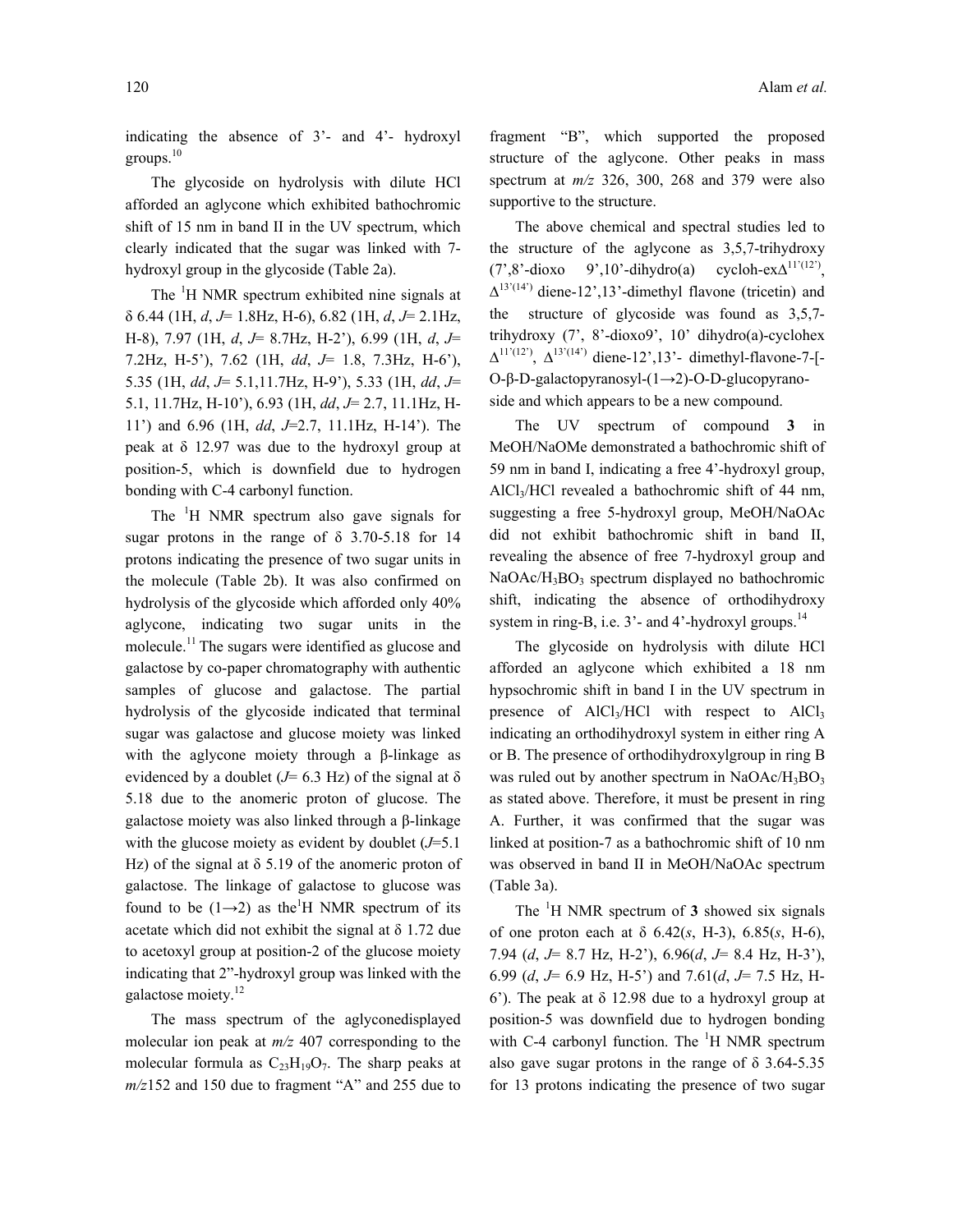units in the molecule (Table 3b). It was also confirmed on hydrolysis of glycoside which afforded only 40% aglycone, suggesting two sugar units in the molecule. $11$ 

|  |  |  | Table 1a. UV absorption values of compound 1. |
|--|--|--|-----------------------------------------------|
|--|--|--|-----------------------------------------------|

| UV $\lambda_{\text{max}}$ (Glycoside)                | UV $\lambda_{\text{max}}$ (Aglycone)                   |
|------------------------------------------------------|--------------------------------------------------------|
| MeOH: 250, 271, 343                                  | MeOH: 258, 270, 305, 372                               |
| MeOH/NaOMe: 257, 407                                 | MeOH/NaOMe: 250, 278, 338, 414                         |
| AlCl <sub>3</sub> : 260, 345 lb, 418 la              | AlCl <sub>3</sub> 270, 307, 335, 418                   |
| AlCl <sub>3</sub> /HCl: 274, 355 1b, 390 1a          | AlCl <sub>3</sub> /HCl: 265, 305, 360, 430             |
| NaOAc: 268, 347, 415                                 | NaOAc: 268, 347, 415                                   |
| NaOAc/H <sub>3</sub> BO <sub>3</sub> : 269, 347, 400 | NaOAc / H <sub>3</sub> BO <sub>3</sub> : 269, 347, 400 |

| Table 1b. <sup>1</sup> H and <sup>13</sup> C- NMR data of compound 1. |  |  |  |
|-----------------------------------------------------------------------|--|--|--|
|-----------------------------------------------------------------------|--|--|--|

| Position<br>Compound 1 |                           |                          |                       | Aglycone of compound 1 |  |
|------------------------|---------------------------|--------------------------|-----------------------|------------------------|--|
|                        | $H NMR^*$                 | $^{13}\mathrm{C}$ NMR    | $^1\mathrm{H}$ NMR*   | $^{13}\mathrm{C}$ NMR  |  |
| $\mathbf{1}$           |                           | $\overline{\phantom{a}}$ |                       | $\frac{1}{2}$          |  |
| $\boldsymbol{2}$       |                           | 156.5                    |                       | 156.5                  |  |
| 3                      |                           | 133.7                    |                       | 133.7                  |  |
| $\overline{4}$         |                           | 177.6                    |                       | 177.6                  |  |
| $\sqrt{5}$             |                           | 161.3                    |                       | 161.3                  |  |
| 6                      | 6.46, d(1.8)              | 99.1                     | 6.46, $d(1.8)$        | 99.1                   |  |
| $\boldsymbol{7}$       |                           | 165.3                    |                       | 165.3                  |  |
| 8                      | 6.87, d(1.8)              | 95.8                     | 6.87, d(1.8)          | 95.8                   |  |
| $\overline{9}$         |                           | 157.8                    |                       | 157.8                  |  |
| 10                     |                           | 104.2                    |                       | 104.2                  |  |
| $1$ '                  |                           | 122.4                    |                       | 122.4                  |  |
| $2^{\circ}$            | 7.61, d(2.5)              | 116.9                    | 7.61, $d(2.5)$        | 116.9                  |  |
| 3'                     |                           | 144.7                    |                       | 144.7                  |  |
| 4'                     |                           | 148.5                    |                       | 148.5                  |  |
| 5'                     | 6.99, d(8.5)              | 116.5                    | 6.99, d(8.5)          | 116.5                  |  |
| 6 <sup>2</sup>         | 7.59, dd(2.5, 8.5)        | 121.6                    | 7.59, $dd$ (2.5, 8.5) | 121.6                  |  |
| -OH at C-5             | 12.96, s                  |                          | 12.96, s              |                        |  |
|                        | <b>Sugar protons</b>      |                          |                       |                        |  |
| 1"                     | 5.35, $d(6.0)$            | 101.4                    |                       |                        |  |
| $1^{\prime\prime}$     | 5.43, $d(6.1)$            | 101.5                    |                       |                        |  |
| 2'', 2'''              | 4.65, brs(2H)             | 74.3,74.5                |                       |                        |  |
| 3'', 3'''              | 5.08, $m(2H)$             | 77.5,77.7                |                       |                        |  |
| 4'', 4'''              | 5.05, $d$ (2H, 7.2)       | 70.3,70.2                |                       |                        |  |
| 5'', 5'''              | 3.89, m(2H)               | 76.8,76.5                |                       |                        |  |
| 6''a, 6'''a            | 3.74, dd, (2H, 6.1, 9.2)  | 61.3,61.2                |                       |                        |  |
| 6"b, 6"b               | $3.71, dd$ (2H, 6.1, 9.2) |                          |                       |                        |  |

*\** Coupling constants in Hz are given in parentheses.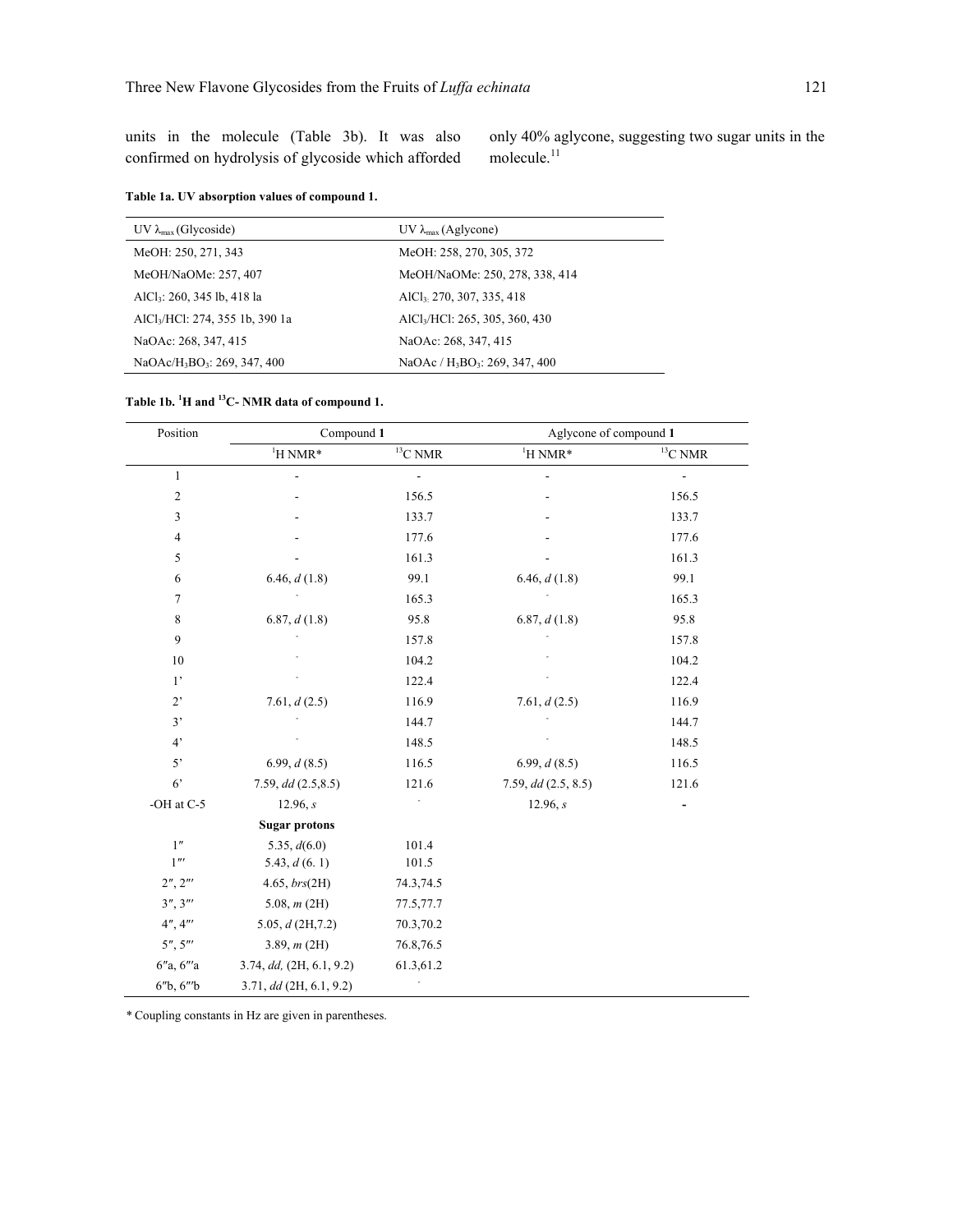| UV $\lambda_{\text{max}}$ (Glycoside)                | UV $\lambda_{\text{max}}$ (Aglycone)                   |
|------------------------------------------------------|--------------------------------------------------------|
| MeOH: 230, 250, 350                                  | MeOH: 230, 255, 355                                    |
| MeOH/NaOMe: 235, 255, 365                            | MeOH/NaOMe: 231, 255, 418                              |
| $AICI_3$ : 230, 240, 410                             | AlCl <sub>3</sub> 230, 245, 415                        |
| AlCl <sub>3</sub> /HCl: 235, 241, 405                | AlCl <sub>3</sub> /HCl: 234, 245, 405                  |
| NaOAc: 231, 250, 418                                 | NaOAc: 245, 250, 418                                   |
| NaOAc/H <sub>3</sub> BO <sub>3</sub> : 230, 255, 365 | NaOAc / H <sub>3</sub> BO <sub>3</sub> : 245, 255, 366 |

# **Table 2a. UV absorption data of compound 2.**

# **Table 2b. 1H and 13C-NMR data of compound 2.**

| Position                   | Compound 2               | Acetate                  | Aglycone                | Acetate derivative       |
|----------------------------|--------------------------|--------------------------|-------------------------|--------------------------|
|                            | <sup>1</sup> H NMR*      | $\mathrm{^1H}$ NMR*      | <sup>1</sup> H NMR*     | <sup>1</sup> H NMR*      |
| 6                          | 6.44, d(1.8)             | 6.66, d(1.8)             | 6.44, d(1.8)            | 6.66, $d(1.8)$           |
| 8                          | 6.82, d(2.1)             | 6.59, d(2.1)             | 6.82, d(2.1)            | 6.59, $d(2.1)$           |
| $2^{\circ}$                | 7.97, d(8.7)             | 7.90, $d(8.7)$           | 7.97, d(8.7)            | 7.90, $d(8.7)$           |
| $5^{\circ}$                | 6.99, d(7.2)             | 7.40, $d(7.2)$           | 6.99, d(7.2)            | 7.40, $d(7.2)$           |
| 6 <sup>2</sup>             | $7.62, dd$ $(1.8, 7.3)$  | 7.49, $dd$ $(1.8, 7.3)$  | $7.62, dd$ $(1.8, 7.3)$ | 7.49, $dd$ $(1.8, 7.3)$  |
| 9"                         | 5.35, dd(5.1, 11.7)      | 5.47, dd(5.1, 11.7)      | 5.35, dd(5.1, 11.7)     | $5.47, dd$ $(5.1, 11.7)$ |
| 10'                        | 5.33, dd (5.1, 11.7)     | 5.33, dd(5.1, 11.7)      | 5.33, dd(5.1, 11.7)     | 5.33, $dd$ (5.1, 11.7)   |
| 11'                        | 6.93, dd(2.7, 11.1)      | 6.74, dd(2.7, 11.1)      | 6.93, d d(2.7, 11.1)    | 6.74, dd(2.7,11.1)       |
| 14'                        | $6.96, dd$ $(2.7, 11.1)$ | 7.19, dd(2.7, 11.1)      | 6.96, dd(2.7, 11.1)     | 7.19, dd(2.7, 11.1)      |
| Me at $C-12$               | 2.50, s, Me              | 2.44, s, Me              | 2.50, s, Me             | 2.44, s, Me              |
| Me at C-13                 | 2.49, s, Me              | 2.35, s, Me              | 2.50, s, Me             | 2.35, s, Me              |
| OH                         | 12.97, brs (5OH)         | $2.15, s(-OAC)$          | 12.97, brs (5 OH)       | 2.15, $s(-OAC)$          |
|                            |                          | 2.17, $s(-OAc)$          |                         | 2.16, $s(-OAC)$          |
|                            |                          |                          |                         | $2.17, s(-OAC)$          |
|                            | <b>Sugar protons</b>     |                          |                         |                          |
| 1 <sup>''</sup>            | 5.18, $d(6.3)$           | 5.30, $d(6.3)$           |                         |                          |
| 2 <sup>n</sup>             | 4,66, d(5.4)             | 4.49, $d(5.4)$           |                         |                          |
| 3 <sup>n</sup>             | 5.07, d(5.1)             | 5.17, d(5.1)             |                         |                          |
| 4 <sup>n</sup>             | 4.69, $d(3.9)$           | 5.10, $d(3.9)$           |                         |                          |
| 5"                         | 3.95, $m(w)/_{2}=6.0$    | 3.99, $m(w)/_{2}=6.0$    |                         |                          |
| 6''a                       | 3.72, dd(7.5, 5.4)       | 4.25, dd(7.5, 5.4)       |                         |                          |
| 6 <sup>n</sup> b           | 3.68, dd(9.3, 5.4)       | 4.16, dd(9.3, 5.4)       |                         |                          |
| $1^{\prime\prime\prime}$   | 5.19, $d(5.1)$           | 5.27, d(5.1)             |                         |                          |
| $2^{\prime\prime\prime}$   | 4.53, $d(2.0)$           | 4.92, $d(2.0)$           |                         |                          |
| $3^{\prime\prime\prime}$   | 5.09, $d(5.7)$           | 5.17, d(5.7)             |                         |                          |
| $4^{\prime\prime\prime}$   | 4.66, d(3.9)             | 5.07, $d(3.9)$           |                         |                          |
| $5^{\prime\prime\prime}$   | 3.89, $m(w)/_{2}=6.0$    | 3.94, $m(w)/_{2}=6.0$    |                         |                          |
| $6^{\prime\prime\prime}$ a | 3.74, dd(7.5, 5.4)       | 4.28, dd(7.5, 5.4)       |                         |                          |
| $6''$ <sup>b</sup>         | 3.70, dd(9.3, 5.4)       | 4.19, $dd(9.3, 5.4)$     |                         |                          |
|                            |                          | <b>Sugar acetoxyls</b>   |                         |                          |
|                            |                          | 2.05, $s(3 \times OAC)$  |                         |                          |
|                            |                          | 2.05, $s(2 \times OAC)$  |                         |                          |
|                            |                          | 2. 10, $s(1 \times OAc)$ |                         |                          |
|                            |                          | 2.13, $s(1 \times OAc)$  |                         |                          |

\*Coupling constants in Hz are given in parentheses.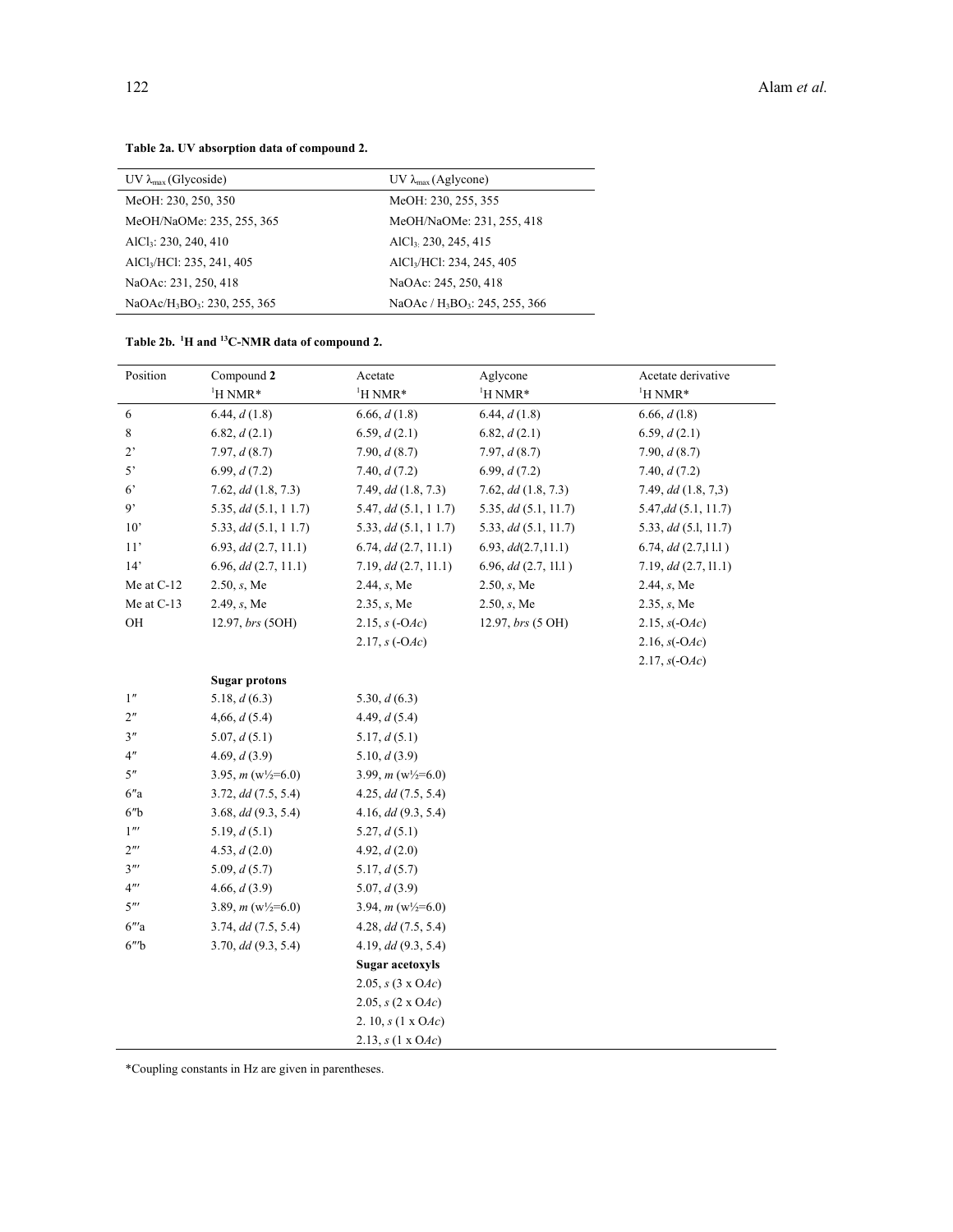| UV $\lambda_{\text{max}}$ (Glycoside)                          | UV $\lambda_{\text{max}}$ (Aglycone)                             |
|----------------------------------------------------------------|------------------------------------------------------------------|
| MeOH: 235, 273 (sh), 295, 368                                  | MeOH: 235, 285, 430                                              |
| MeOH/NaOMe: 235, 285, 427                                      | MeOH/NaOMe: 235, 285, 427                                        |
| AlCl <sub>3</sub> : 232, 300(sh), 323, 385, 420                | AlCl <sub>3</sub> 232, 300 (sh), 385, 430                        |
| AlCl <sub>3</sub> /HCl: 235, 295 (sh), 322, 373, 412           | AlCl <sub>3</sub> /HCl: 235, 295 (sh), 322, 373, 412             |
| NaOAc: 238, 288 (sh), 378, 430                                 | NaOAc: 245, 288 (sh), 378, 430                                   |
| NaOAc/H <sub>3</sub> BO <sub>3</sub> : 248, 280 (sh), 295, 375 | NaOAc / H <sub>3</sub> BO <sub>3</sub> : 248, 280 (sh), 295, 385 |

## **Table 3b. 1Hand 13C- NMR data of compound 3.**

| Position                   | Compound 3              |                | Aglycone                 |            |
|----------------------------|-------------------------|----------------|--------------------------|------------|
|                            | $^1\mathrm{H}$ NMR*     | $13$ C NMR     | $^1\mathrm{H}$ NMR*      | $13$ C NMR |
| $\,1$                      | $\overline{a}$          | $\blacksquare$ | $\overline{\phantom{a}}$ | $\Box$     |
| $\sqrt{2}$                 | $\Box$                  | 163.5          | $\Box$                   | 163.5      |
| 3                          | 6.42, s                 | 99.2           | 6.42, s                  | 99.2       |
| $\overline{4}$             |                         | 183.0          |                          | 183.0      |
| 5                          |                         | 161.4          | $\overline{\phantom{a}}$ | 161.4      |
| 6                          | 6.85, s                 | 95.9           | 6.85, s                  | 95.9       |
| $\tau$                     |                         | 165.5          |                          | 165.5      |
| $\,$ 8 $\,$                |                         | 151.2          | 6.98, $d(2.5)$           | 151.2      |
| 9                          |                         | 157.9          |                          | 157.9      |
| 10                         |                         | 100.5          |                          | 100.5      |
| $1^{\circ}$                |                         | 122.5          |                          | 122.5      |
| $2^{\circ}$                | 7.94, $d(8.7)$          | 117.0          | 7.94, d(8.7)             | 117.0      |
| 3'                         | 6.96, $d(8.4)$          | 110.5          | 6.96, d(8.4)             | 110.5      |
| 4'                         | J.                      | 148.8          |                          | 148.8      |
| 5'                         | 6.99, $d(6.9)$          | 110.1          | 6.99, d(6.9)             | $110.1\,$  |
| $6^\circ$                  | 7.61, $d(7.5)$          | 116.7          | 7.61, d(7.5)             | 116.7      |
| OH at C-5                  | 12.98, s                |                | 12.98, s                 |            |
|                            | <b>Sugar protons</b>    |                |                          |            |
| 1"                         | 5.35, $m(w)/_{2} = 6.0$ | 104.2          |                          |            |
| 2 <sup>n</sup>             | 4.69, m                 | 70.4           |                          |            |
| 3''                        | 5.20, $d(5.7)$          | 74.7           |                          |            |
| 4 <sup>n</sup>             | 5.09, $d(5.7)$          | 64.5           |                          |            |
| 5 <sup>n</sup>             | 3.93, $m(w)/_{2}=6.0$   | 77.5           |                          |            |
| $6''a$                     | 3.75, dd(7.2, 6.9)      | 56.8           |                          |            |
| 6'' <sub>b</sub>           | 3.68, $dd$ (7.2, 6.9)   | $\Box$         |                          |            |
| $1^{\prime\prime}$         | 5.33, $d(5.1)$          | 106.4          |                          |            |
| $2^{\prime\prime\prime}$   | 4.68,m                  | 80.3           |                          |            |
| $3^{\prime\prime\prime}$   | 5.15, $d(7.3)$          | 77.1           |                          |            |
| $4^{\prime\prime\prime}$   | 5.07, d(5.7)            | 64.6           |                          |            |
| $5^{\prime\prime\prime}$ a | 3.74, dd (7.2, 6.9)     | 61.5           |                          |            |
| $5^{\prime\prime}$ b       | 3.64, $dd$ (7.2, 6.9)   | ÷,             |                          |            |

\*Coupling constants in Hz are given in parentheses.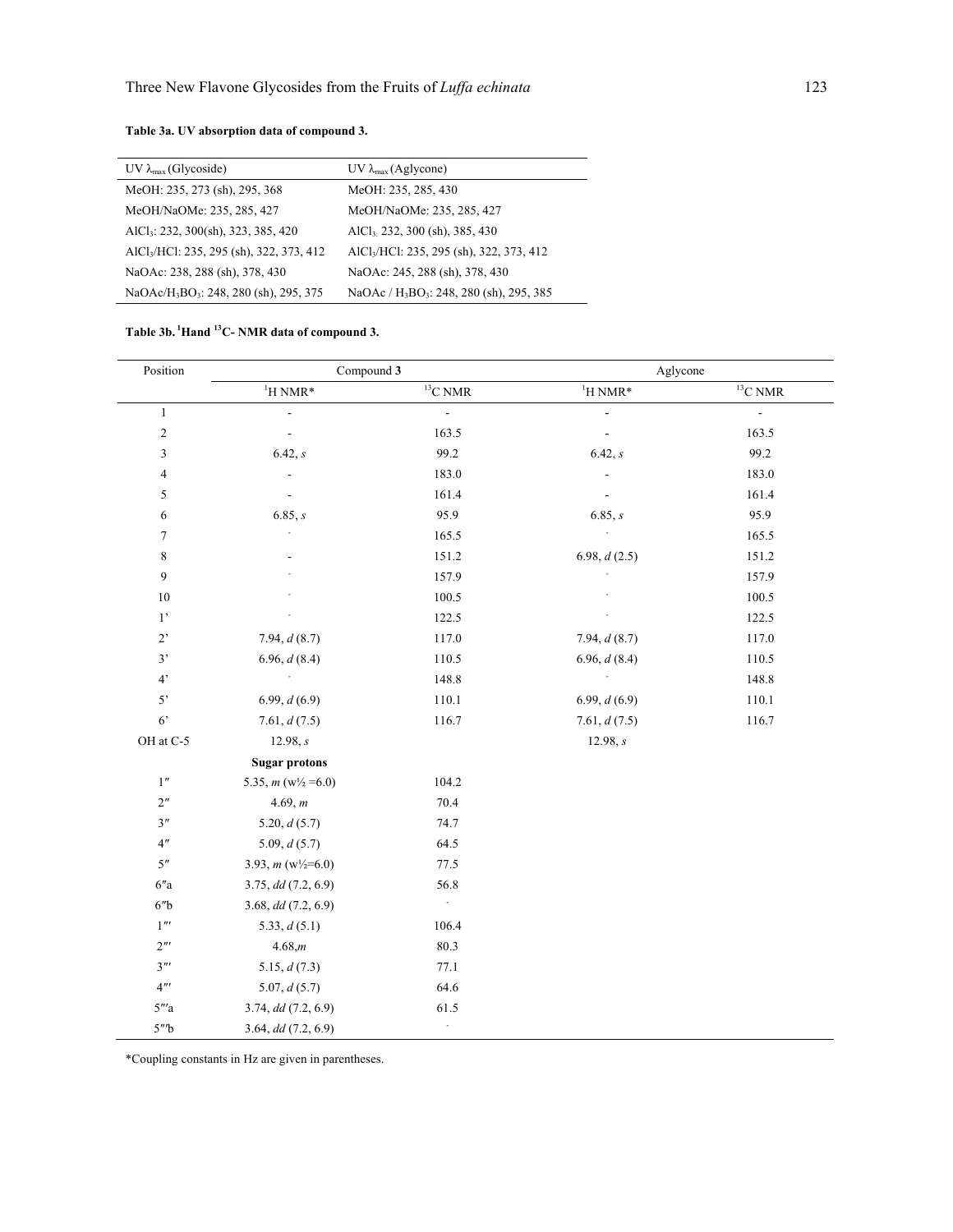

 The sugars were identified as glucose and xylose by co-paper chromatography with authentic samples of glucose and xylose. The partial hydrolysis of glycoside indicated that the terminal sugar was xylose and the glucose moiety was linked with the aglycone through theβ-linkage as evidenced by a